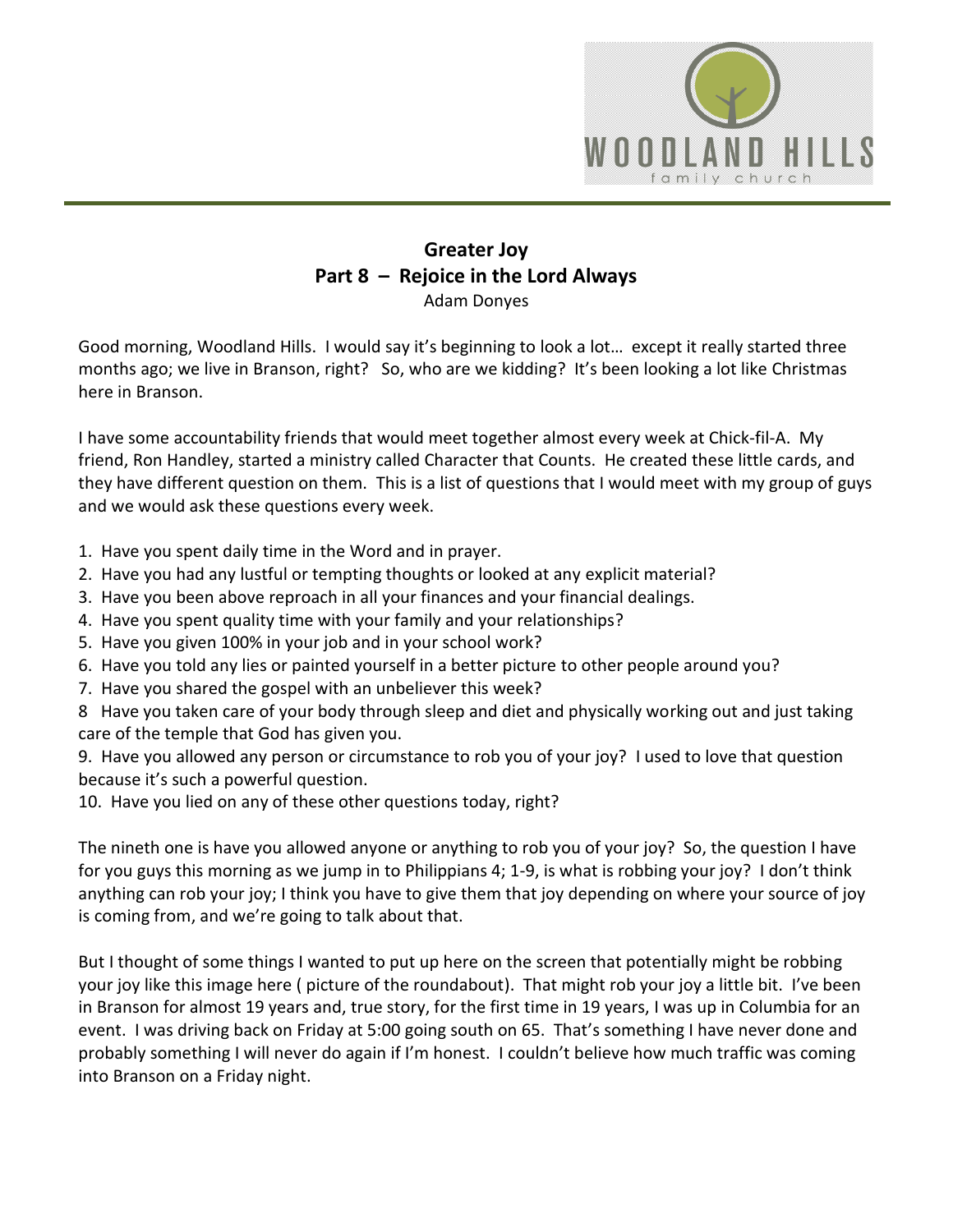So, the brilliant engineers of the Branson community decided hey why not, if the first we do when they get off the exit, we put a roundabout for all of our tourists that don't understand what a yield sign is. And, on top of that, let's put a huge Christmas display right in the middle of the roundabout so all the tourists want to stop and look at it in the middle of the roundabout. Like Ted said last week, tourists, we're glad you're here; just don't stay long, okay? Traffic might rob some of your joy. It can affect you. People honk, some people give you one-finder waves and different things throughout it.

Here's something else that might rob your joy, especially this time of season (picture of a crowded store with long lines). We're less than two weeks out, Mom and Dad. *Don't give the me the stress and anxiety.* I know, I still haven't gone shopping. Well, it's too late now. If you haven't gone by now, I promise it's all gone. It's not going to get shipped to you in time. I know, I do not need to fuel your anxiety today. Some of you are already stressed out. It's less than two weeks away. It's crazy.

What is less than two weeks away? No, Jesus' birthday; that's what's less than two weeks away. Remember, that's what this is all about. This is all about Him. This whole season is about Him, not us. When we make it about us and when we turn it back to us, a lot of angst and anxiety is going to be fueled. But when we fix our eyes on Him – the author and perfector of our faith – during the season, like we should… Not just during December, but like Branson does; all eleven months of the years, it would be a lot better on our soul.

Here's another thing that might rob your joy. Technology, social medial, right? Jumping on and reading stuff and doing all those things with the fear mongering and the toxicity and the venomous comments to other people. This is something I see robing a lot of joy especially in the young people that I deal with on a consistent basis. I would just ask any of you, if you spend time on Fox News or news stations or Facebook or Twitter or Instagram… Any of those things. And after spending time in those arenas, you walk away less filled with joy, I don't know if those things are healthy for you. I don't know if they are helpful for your soul. Only you can answer that question. In spending time on social media, is it helpful or is it hurting. Is it robbing my joy?

Jesus is the ultimate source of joy, so he doesn't want you to be lacking in joy. As a matter of fact, it says in him, our joy will be complete. So, if your joy is not complete, there might be things robbing you of it.

Here's another one that really robs joy – comparison. Teddy Roosevelt said, *"Comparison is the thief of joy."* I found out from my wife that all you ladies doll up and do all that, and it's not for us. It's not for guys. Guys, they don't care that you like what they're wearing or the boots they're wearing. It's for other girls that would be like, "Oh, I love your dress.' "Oh, I love your shoes." "Oh, you look so awesome." But comparison honestly robs a lot of people's joy, not just ladies, but fellas too. Fellas start comparing each other to other fellas and their gifts and their strengths. God didn't create you to be someone else. He created you to be you. And when you walk in you and you be you, that's when your joy will be at its highest, being who God created you to be.

This is off the charts for me. Bad customer service. I just googled "bad customer service" and this image came up. I said obviously they don't know about Lamberts because that would be really good customer service if we were at lamberts right there. But bad customer service robs my joy.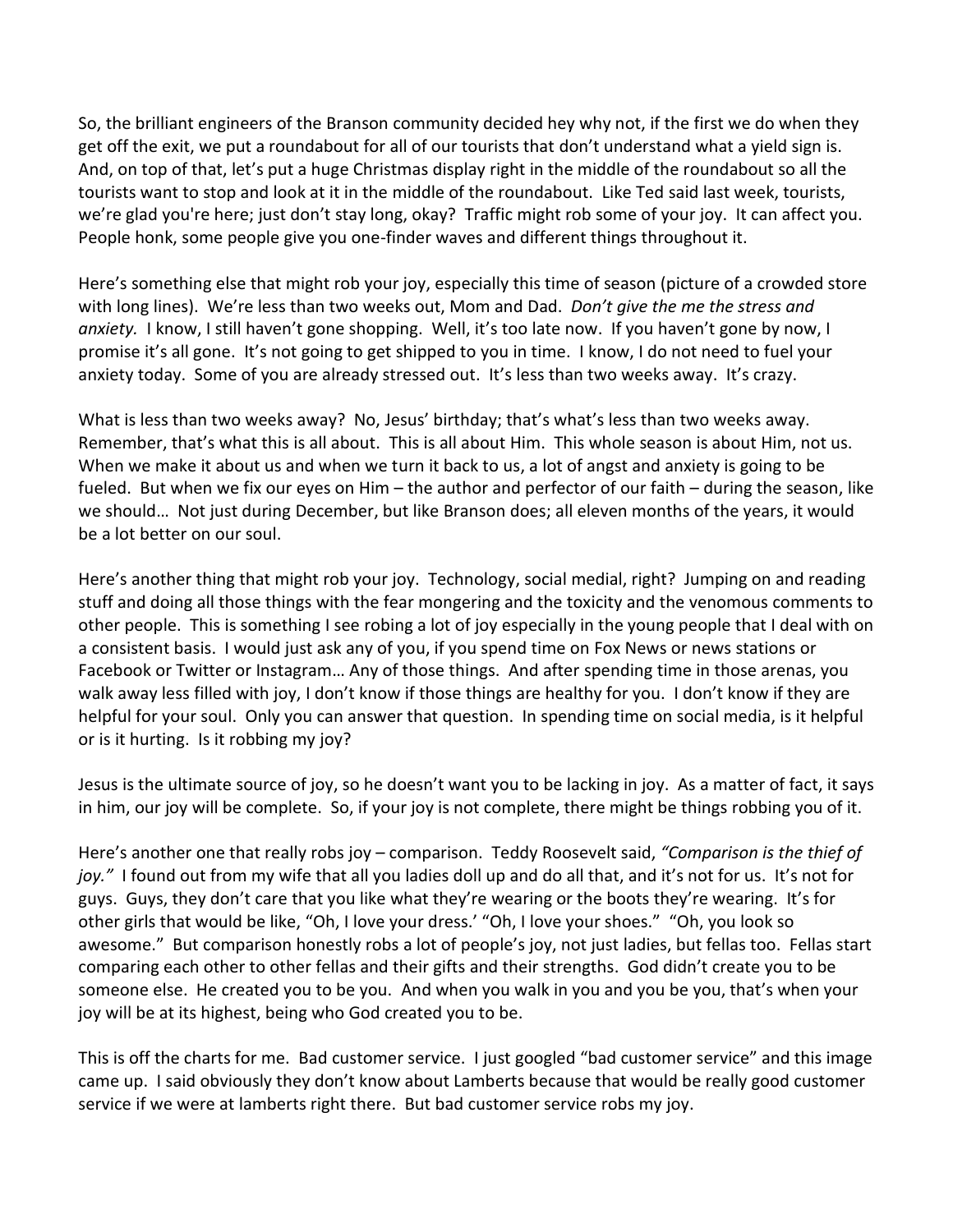My wife and I had a night away planned at an unsaid hotel here in town. They also have a hotel in Springfield. Someone gave us a gift card for a night away. I couldn't order it online and just take care of it myself, which I would have preferred to do, but I couldn't, so I had to call. I said, "My wife and I would like to stay at your hotel in Branson. Can we get this booked for this night?" Everything was to be taken care of and we were set to go. So, we get a kid sitter. I'm excited to have a night away with my wife in this awesome hotel. The kids are taken care of. We get our little rollaway bags, and we roll up to the desk. We give them my driver's license, my name, and I have the gift card ready to go.

The guy behind the desk says, "Well, we actually booked your room in Springfield. I said, "I assure you I did not say Springfield; I said Branson." He says, "Well, we record all of our phone calls, so let me go back and listen to the phone call and see if you're correct." My wife and I sat out in the lobby for about 15 minutes. He comes back out to the lobby and says, "We listened to the phone call, and you were correct. Unfortunately, we don't have any more rooms available tonight."

I said, "Well, you have other establishments in this area; can you not put us in another room?" He says, "I can give you a supervisor to talk to. Here's the number." We had nowhere to go. He doesn't know I'm from in town, so for all he knows is I could have flown in to Branson with my wife and had nowhere to go." He said, "Well, you can drive an hour north to our place up there." I said, "No, I'm here in Branson; I don't want to drive an hour north."

My wife and I go to a restaurant. My joy is completely robbed. Fellas, think about it. I was planning on having a night with my wife away from kids. Your joy would be robbed to, I assure you, and we'll leave it at that.

So, I call the supervisor. I talked to the supervisor and the supervisor is not very customer service friendly. Now, I know the person who owns this establishment so, I said, "What would said person think if they knew how I was being treated right now?" To which she said, "If you want to talk to said person, go for it," and hung up. I'm sitting at dinner with my wife and the whole night is ruined, I'm out of it, I'm frustrated, I'm distracted, I have to go tell my kid sitter to get out because we don't need them at the house anymore.

Well, I did know said person, so I did what any reasonable person would do. I called the assistant of said person. Sure enough, I got a call the next Monday. "We are so sorry, Mr. Donyes. Can we put you in one of our nicest suites and can we cover your meal at one of our nice restaurants?" They rolled out the red carpet. Oh, the flesh in me wanted to be there when that young lady had the conversation with the authority. So, that could really rob my joy if I'm not careful. But I said to my wife, "Baby, I don't understand why some people are in customer service. I love that you're working. If you don't like customers, don't be in customer service. It's not rocket science, ladies and gentlemen. So, beware of what robs your joy.

As we've been talking about greater joy, this whole series is *Greater Joy*, 3 John 1: 4 says, *I have no greater joy than to hear that my children are walking in the truth.* There's no greater joy. I would agree with John there. I have no greater joy than to see the students that graduate our program that go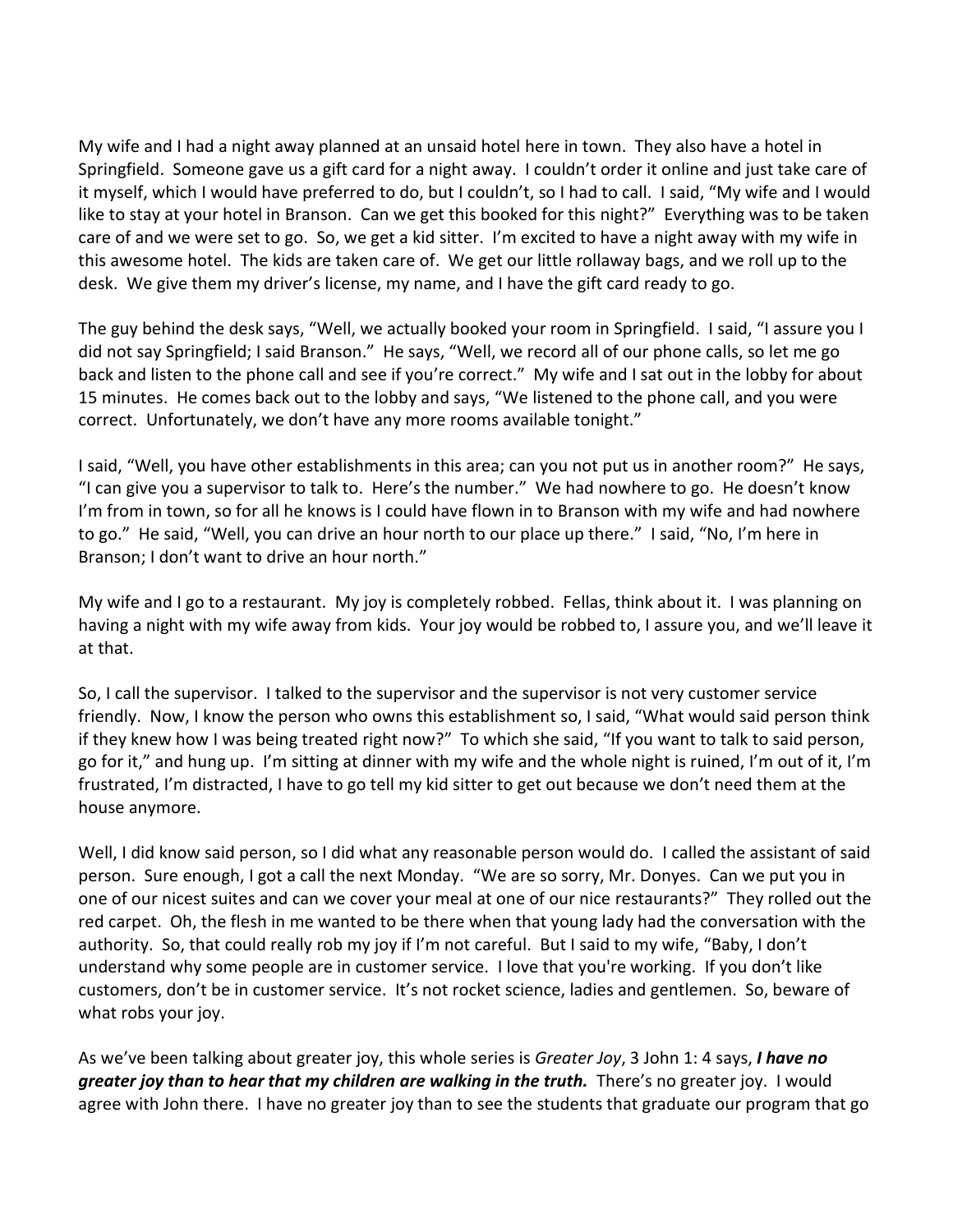on and they are living for Jesus, they're focused on Jesus. John is also saying because that's where their greatest joy is going to come from when they're walking with Jesus.

I know Ted's heart. Ted has no greater joy than to see the people of Woodland Hills acting like, talking like, loving like, and walking with Jesus, which isn't the way the world responds. When we're walking in the truth, it looks radically different. And the greatest joy that we will have as people on earth is when we are truly walking with Jesus.

So, this whole series, *Greater Joy*, that's where the greatest joy comes from. Jesus is our ultimate source of joy. That's where the joy comes from. Now, we can believe the cultural lies and think that joy can come from other places, but it doesn't, and it never will. It might be a temporary happiness, but it's not joy, it's not the true source of joy.

As you know, Ted finished up Philippians 3 last weeks, which gets us into Philippians 4: 1 *Therefore…* Any time you see the word *therefore* in scripture, you have to ask what is the therefore there for. He's coming off the heels of everything he just said in Chapters 1-3. So, he's saying, Because of everything I've just told to the church at Philippi, therefore, right? *…my brothers and sisters, you whom I love and long for, my joy and crown, stand firm in the Lord in this way, dear friends!* I love what Paul is saying right here. He's saying stand firm. But you can't stand firm in sand. If you've ever been to the beach, you can't stand firm. You need to be on rock or cement or pavement to stand firm. The reality is when what you stand on collapses, it will quickly turn to sadness if it's not Jesus.

So, when what you're standing on controls your joy, it quickly turns to sadness upon collapse. So, anything other than Jesus. Notice I didn't say *if what you're standing on collapses*; I intentionally used the word *when* what you're standing on collapses. Because guess what? There is only one thing any of us in this room can stand on that won't collapse and it's Jesus and his truth and his Word. So, if you stand on anything else, hoping for it to bring you joy, when it collapses – and it will collapse – your joy will subside, and it will be quickly replaced with sadness. Sadness is okay. It's an emotion God has given us. It's not a sin to be sad. But to live in there and spiral in there… The spiral happens when that was our source of joy.

In Hebrews 13: 5, Jesus said, *"I'll never leave you nor forsake you."* Insinuating that everything else in this world is going to. Everything else in this world, even your amazing spouse, will try to rob you of your joy at times. Presents will rob you of your joy. Gifts, promotion, work, jobs, friends, peers, parents. They will rob you of your joy. Kids will rob you of your joy. Everything will rob you of your joy at some point. And when that is where you get your ultimate source of joy, it is going to lead to a spiral if you don't put those feet on the foundation of Jesus and his word.

*2 I plead with Euodia, and I plead with Syntyche to be of the same mind in the Lord. 3 Yes, and I ask you, my true companion, help these women since they have contended at my side in the cause of the gospel, along with Clement and the rest of my co-workers, whose names are in the book of life.* I don't know all of you in here and I don't know how you walked in here today, but I don't know if you you've heard of this thing called *the Book of Life*. I don't know how big it is and I don't know how small it is. But there is this Book of Life, and this Book of Life is going to have the names of every believer that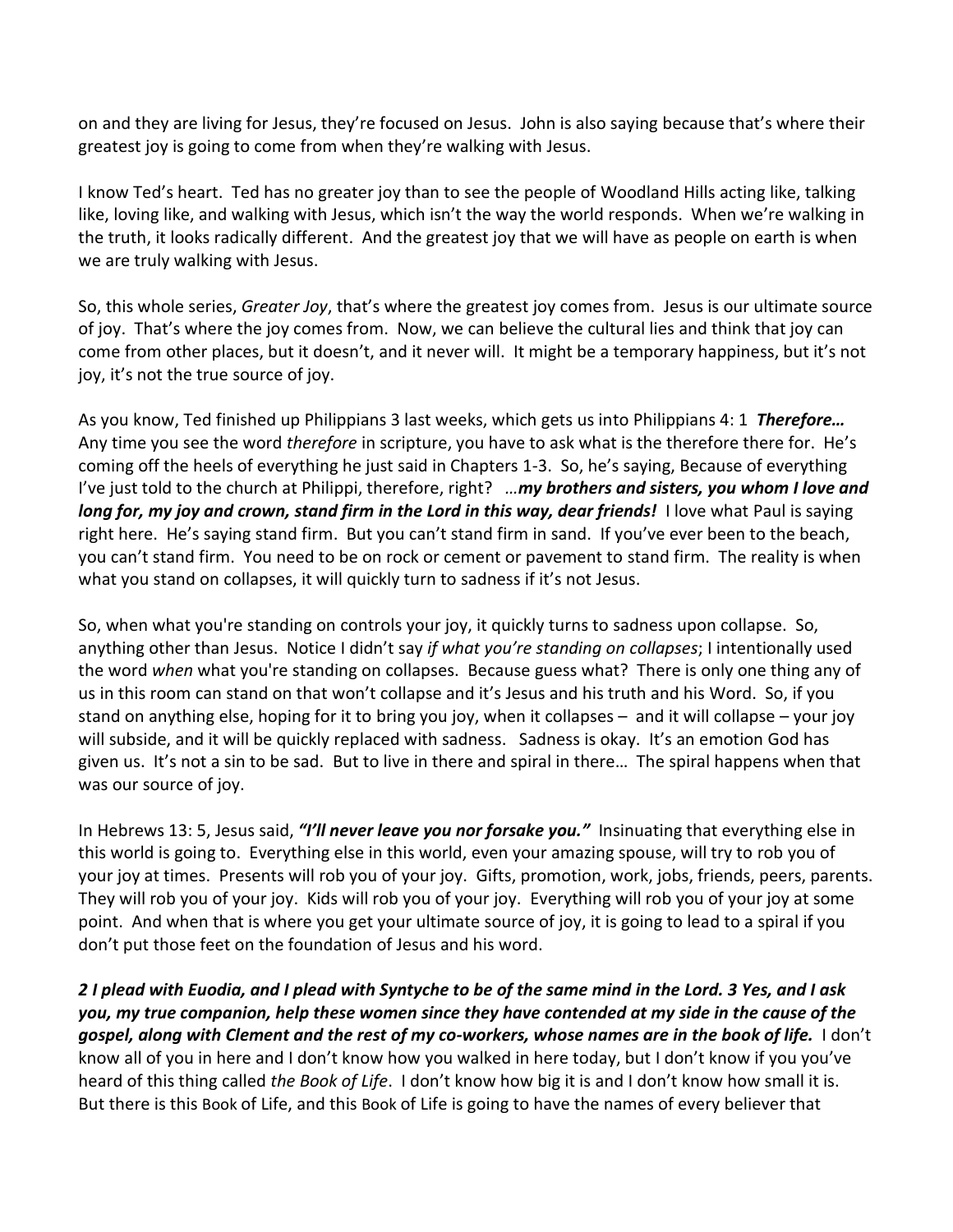trusted in Jesus, that believed that Jesus walked this earth and lived the life that all of you should have lived, including me. He died the death that all of us deserve to die. He was crucified, buried, resurrected. The only one that ever defeated death and tasted it so you and I don't have to feel it's sting. He was ascended into heaven and he's sitting at the right hand of the throne of God, and he will come back. For those that truly trust that and believe that and believe that Jesus Christ is our Lord and Savior, and that he was born of a virgin… what we celebrate in two weeks. For those that truly believe that and know he is the only person that can take away our sins, your name is written in the Lamb's Book of Life.

If you've never believed that, you'll show up, all of us one day in here will show up when we take our last breath. Death is undefeated. Well, almost undefeated. One person defeated it. We'll show up on that last day when we take our last breath and we will come before what is called the Bema Seat of Christ, the Judgement Seat of Christ. And we will meet our maker and there will be this huge book. And those that have trusted in Jesus Christ, their name will be in the Book of Life. Those that have never trusted in Him and put faith in Him, their name won't be in there. And it says they will be put to a place where there is weeping and gnashing of teeth, where they'll be hot for a really long time. But those whose names are in the Book of Life and trusted Jesus as their Lord and Savior, they will enter into the presence of heaven.

So, Paul is saying, treat them well; their name is n the Book of Life. They follow and believe and trust in Jesus and that's why their name is in the Book of Life.

I love what R.C Sproul says about the book of life. *"When God writes our name in the Lamb's book of life, he doesn't do it with an eraser handy; he does it for eternity."*

You've heard me say this, Woodland Hills. He didn't just save you; he's saving you. I didn't just need God on the day when I was a wretched 20-year-old college student. I need God every single day. I love the way Ted brags on Pat Kershaw and just how much she's still growing. She's not done. She knows until she takes her last breath, she still has purpose on this earth. She's still being sanctified. He keeps working it in you and through you. I'm still being sanctified. I was an idiot. I'm still an idiot; I'm just more of a sanctified idiot now. And he doesn't give up on you. It's not like "Okay, I've saved you. It's all you from here on out." No. I didn't need the gospel on the day I trusted Jesus; I need the gospel every single day of my life. I need to hear the good news every single day. When I remind myself of the good news, it limits the power of the enemy in my life and it stirs my joy. It illuminates the joy in my life.

*4 Rejoice…* This word means to just exude joy. Do people look at you as a Christian and say, "I'm not a Christian, but I can't explain those people that go to Woodland Hills. They just exude this joy. They're just so different in the way they treat people." It makes these atheists and agnostics scratch their heads because of the way you exude joy. Or… Do people look at you and say, "I'm not a Christian and those people that go to Woodland Hills, they validate the reason I'm not a Christian. They complain about all the same things. They whine about all the same things. They engage in all the same toxic conversations online. They look exactly like I do not believing in Jesus as they do believing in Jesus. There is no joy exuding from them, so why would I walk with Jesus? They have nothing that I don't have."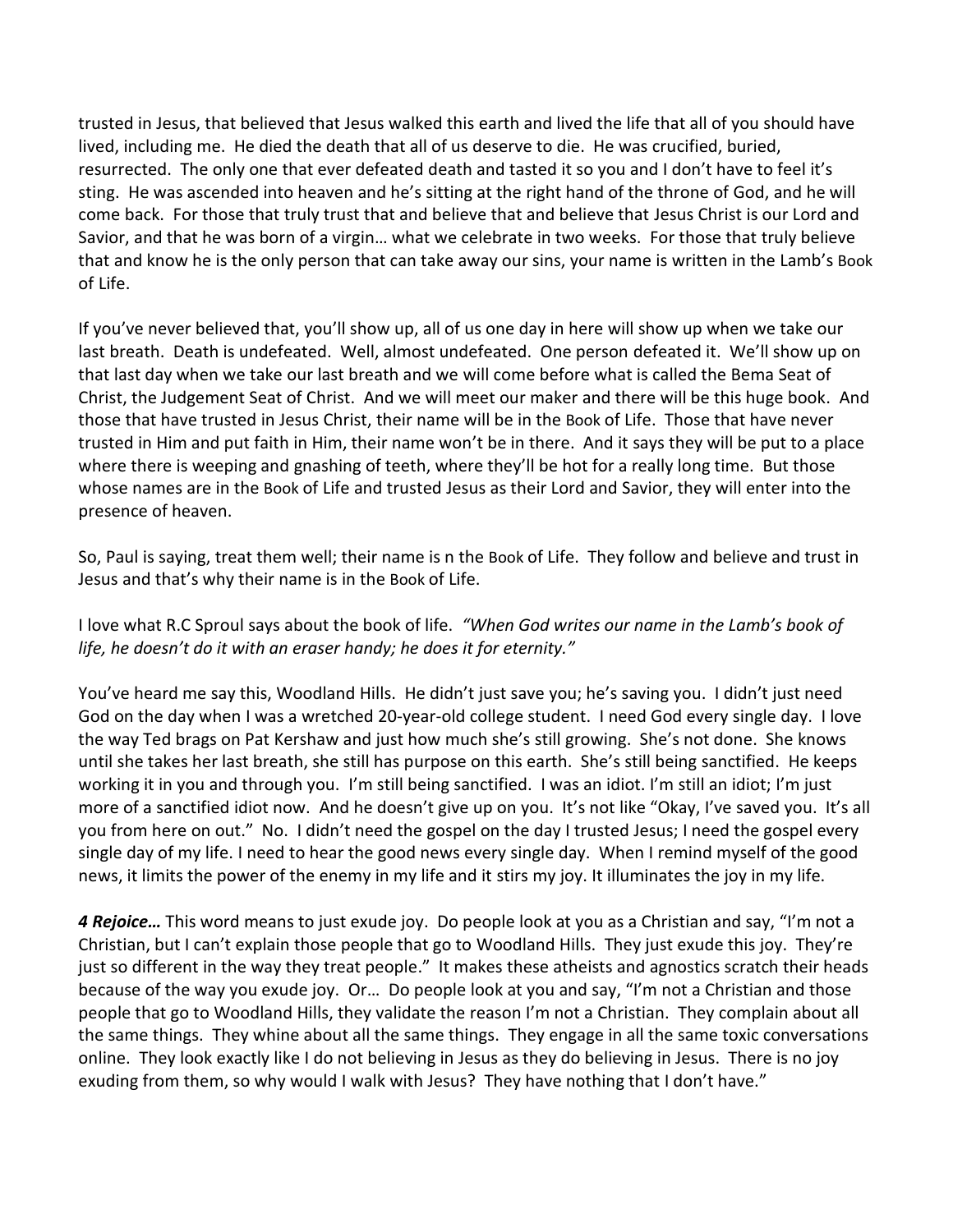He's saying Rejoice, exude joy, give out joy *…in the Lord always. I will say it again: Rejoice! 5 Let your gentleness…* Be reasonable in your conversations online. Be reasonable in your interactions with your former employees. Be reasonable. *…be evident to all. The Lord is near. 6 Do not be anxious about anything…* that's a buzz word today. It's a real thing. And it's not new. They year 2020 didn't bring anxiety. The pandemic didn't bring anxiety. Anxiety goes all the way back to scripture or else Jesus wouldn't have talked about it. He wouldn't have said, "Don't be anxious about tomorrow…" Peter wouldn't say, "Cast all your anxiety on him because he cares for you." Anxiety has always existed, but I do know that anxiety has been heightened. Anxiety has been magnified in our culture and our world.

As a matter of fact, I spend 240 days a year with 13 – 20-year-olds. And in 2015, I got a call from a lady named Kylie Cross. She writes for World Magazine. She wanted to interview me because she knows I spend a lot of time with young people. She wanted to know if I had seen a rise in anxiety, depression, and suicide. I said, "absolutely." She goes, "Why do you think that is" I go, "Phone. Social media." She says, "But there's no research supporting this. There's no proof that this is what's going on." I said, "I know, but it's coming." She said, "Your pretty adamant about this." I go, "Yeah, and you want to know why? It's because we are not meant to find our identity and our worth and our value in a phone. We are meant to find our identity and our worth and our value in His Word. Because this (His Word) tells you who you are and whose you are.

Look what happened. In 2018, Bloomberg comes out with a research article. "Depression is affecting more young people than ever." That was May 14, 2018. CBS News Health – "Gen Z and Millennials are the loneliest generation in the history of humanity" – May 3, 2018. January 5, 2018, from Vogue – Millennials are the most anxious generation in history.

So, in 2013 when Instagram, snap, TikTok, Facebook and all those things started popping off like crazy and really grabbing hold of our young people, we saw a synonymous rise with all this social media, its users, and everything else in our culture and our society with the rise of anxiety, depression, medication, and suicide. I'll tell you why, and I'm not a rocket scientist. This (his Word) tells you who you are and whose you are. And it fuels joy, contentment, happiness, true love, true everything that you'll ever have. The device lies to you all the time. That's why I love what my friend, Steve, Farrar said, *"Spend time reading and receiving the truth every day because the world will only lie to you the rest of it."*

So, what do we do with this anxiety? How do we handle this angst? It's real. It's doesn't just go away. People really struggle with it. People near and dear to me really struggle with it. It's okay. Let's not act like it's not there. Let's love people through it.

Look what it says in Philippians 4: 6, *…but in every situation…* Which includes anxiety. *…by prayer and petition, with thanksgiving, present your requests to God.* So, I would suggest, from the scripture, that rather than continually fueling our anxiety by running to things that fuel it, change it with prayer. What if we started praying about things and stopped complaining about things? Praying is much more productive than complaining. And God honoring. What about that person you're complaining about, your in-law that you have to spend Christmas with? What if you prayed about them? What if, instead of complaining about that drive you have to make to another country called Texas, you prayed about that trip you have to make to Texas. What if instead of complaining about how fast this little preacher talks,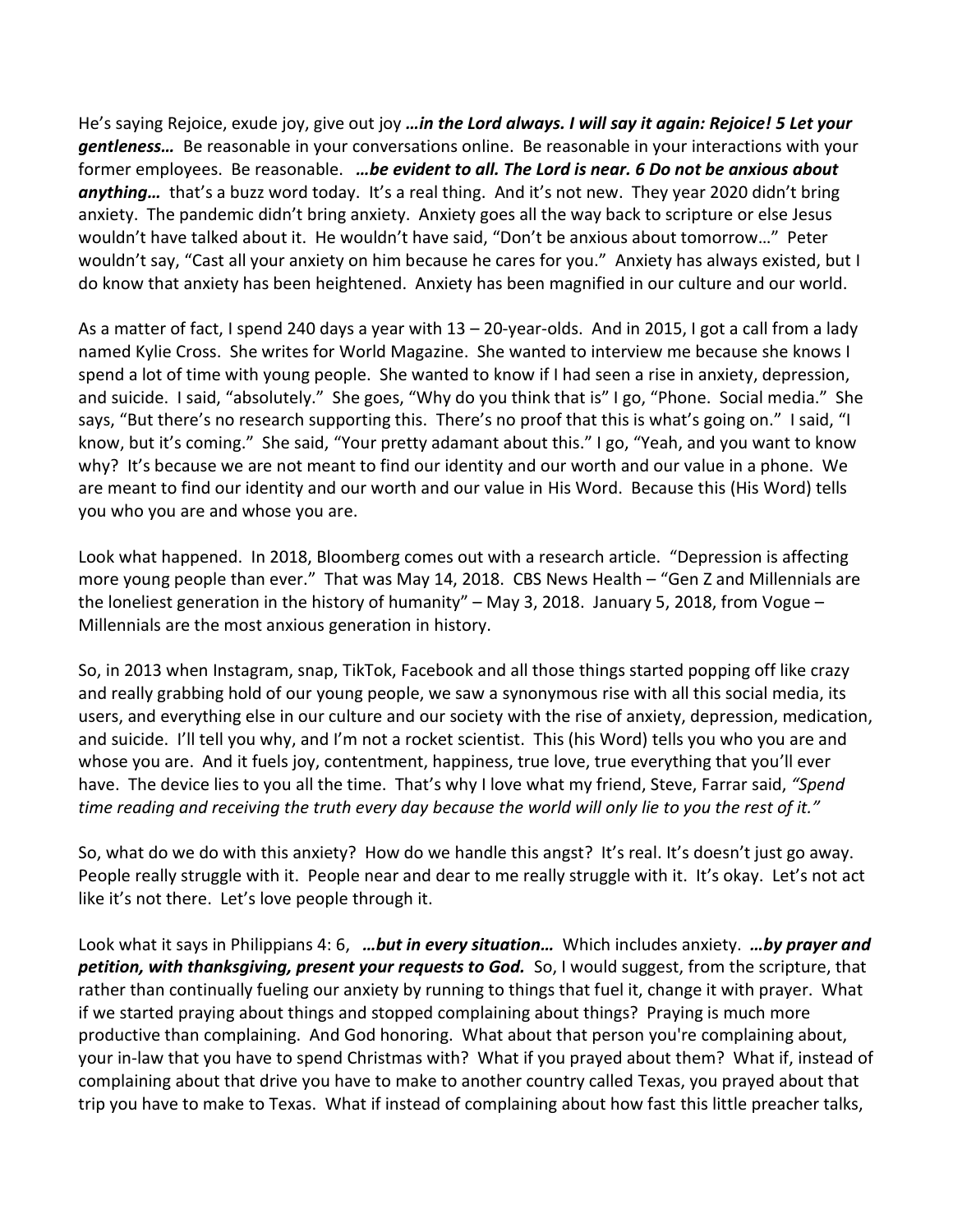you actually prayed about how fast I talk. Or the waiter or waitress. You don't know what kind of bad day they are going through. I promise you at some point today, you're going to complain about something. It's imbedded in our society. It's imbedded in our culture. It's a part of our DNA. It's in the fabric of what we've allowed social media and reviews and everything to become.

In Philippians 2: 4, two chapters ago, Paul said, "Do all things without complaining or arguing." Complaining robs your joy. And thankfulness and prayer is the antidote to complaint. So, if you want to stir your heart's affection toward joy, start praying for people rather than complaining about everything. I'm not saying things might not be hard and I'm not saying things might not be difficult. I do know in my 20 plus years of walking with Jesus, prayer has always, ten out of ten times, been more productive than complaining about someone or something.

So, I don't know where you're at, but I do know how big our God is. I do know that he hears our prayers. And I do know that you praying to him is going to help solve the problem much better than you complaining to him. Knowing the boss's assistant might help too, but that's not always the case.

*7 And the peace of God…* Do you know what one of Jesus' names is? It's the Prince of Peace. Jesus is the Prince of Peace and the ultimate source of our joy. *…which transcends all understanding, will guard your hearts and your minds in Christ Jesus.* Do you know what's really encouraging about this verse? And I need it sometimes in my life? He sees you. I don't know how all of you walked in here this morning or online, but he sees you. He sees you when you're hurt. He sees you when you're in pain. He sees you in your anxiety. He sees you in your difficult relationship. He sees you in your difficult job. He sees you when things don't go your way. He sees you in your loneliness. He wants you to hear today that he sees you; you're not alone. He sees you; the scripture tells you that. He sees you and he loves you and he has a plan for your life. I don't now who in here needs to hear that today, but I want you to know what. He sees you. He hasn't left you. He hasn't abandoned you. He hasn't left it up to you. He's with you until you take your last breath.

*8 Finally, brothers and sisters, whatever is true, whatever is noble, whatever is right, whatever is pure, whatever is lovely, whatever is admirable—if anything is excellent or praiseworthy—think about such things.* Ladies and gentlemen, what this does not say is whatever is Fox News, whatever is Facebook, whatever is TikTok. That's not what it says. It doesn't tell you to think about those things. As a mater of fact, our thoughts are really powerful. Why would Paul be so adamant about our thoughts. It's because he knows our thoughts impact our joy. He knows our thoughts impact our life. *9 Whatever you have learned or received or heard from me, or seen in me—put it into practice. And the God of peace will be with you.*

So, how do you stop living in fear. How do you stop living in angst? How do you stop driving anxiety? Here's a great cartoon to answer your question right here. *"What can we do to stop living in fear? (click) Turn the TV off.*

Does your phone rob your joy? Then stop spending so much time on your phone. Does television rob your joy? Do certain conversation with certain people rob your joy? Well, politely start distancing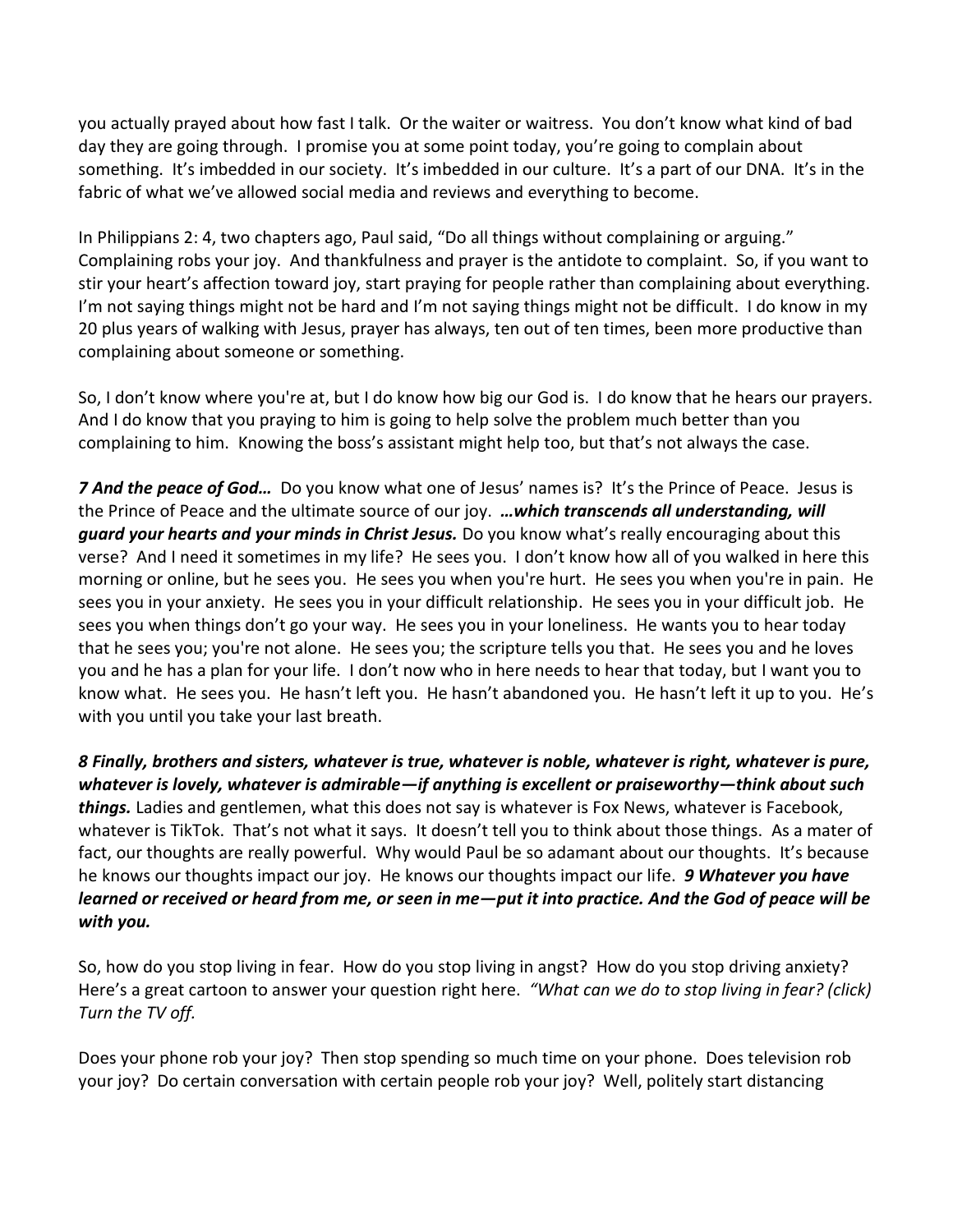yourself from that person. If it's not helping you, why do you keep running to it.? I'm telling you this because I care about your soul and the joy in your life.

The last couple of year, I kind of coined this phrase. *What you think about is what care about*. *What you care about is what you chase. What you chase is ultimately what you become.*

Our thoughts are driven by the things we listen to and the things we watch. Why do you think companies spend millions of dollars on music ads? The State Farm jingle… It's because it gets stuck in our head. And when it gets stuck in our head, it controls our thoughts. And what you think about is what care about. What you care about is what you chase. What you chase is ultimately what you become.

That's why Paul said in 1 Corinthians 11: 1 – *Follow my example as I follow the example of Christ*.

It's the same with images. The things we see on TV and billboards, you would never have seen on billboards in 1970. They know that those things draw you in and get you to think about those things. It's why the industry is so powerful. Because if they can control your thoughts, they can control the way you spend your money, they can control the way the direction of your life is going. And Paul knew this. Paul knew how powerful thoughts were because he not only says it to the church at Philippi, but he also says it to the church at Colossae. He says, "Set your mind on things above, not on things that are on this earth." You set your mind on things on this earth and watch what happens to your joy. If you set your eyes on the author and perfector of our faith, who is also the Prince of Peace, watch what happens to your joy.

He says it again at the Church at Corinth in 2 Corinthians 10 – *For though we walk in the flesh, we are not waging war according to the flesh. For the weapons of our warfare are not of the flesh but have divine power to destroy strongholds. We destroy arguments and every lofty opinion raised against the knowledge of God, and take every thought captive to obey Christ.* So, his suggestion was don't try not to think about something by not thinking about it; you'll just think about it more. But he's saying replace that thought that drives your anxiety or robs your joy with things of Christ. Replace that thought with things that stir your heart's affections for Jesus.

Paul says it again to Romans. *Don't conform to the patters of the world but be transformed by the renewing of your mind.* Romans 12: 2

Moses said it in Deuteronomy 11: 18 – 19 - *18 Fix these words of mine in your hearts and minds; tie them as symbols on your hands and bind them on your foreheads. 19 Teach them to your children, talking about them when you sit at home and when you walk along the road, when you lie down and when you get up.* They knew how powerful thoughts were and that's why Paul is saying whatever is God-honoring, think about these things. The more you dwell on thoughts that aren't Godhonoring, it won't help you.

So, here's the question I leave with all of you. What stirs your heart's affections for Jesus? What places can you run to and be in that will help you continually think about things of heaven?